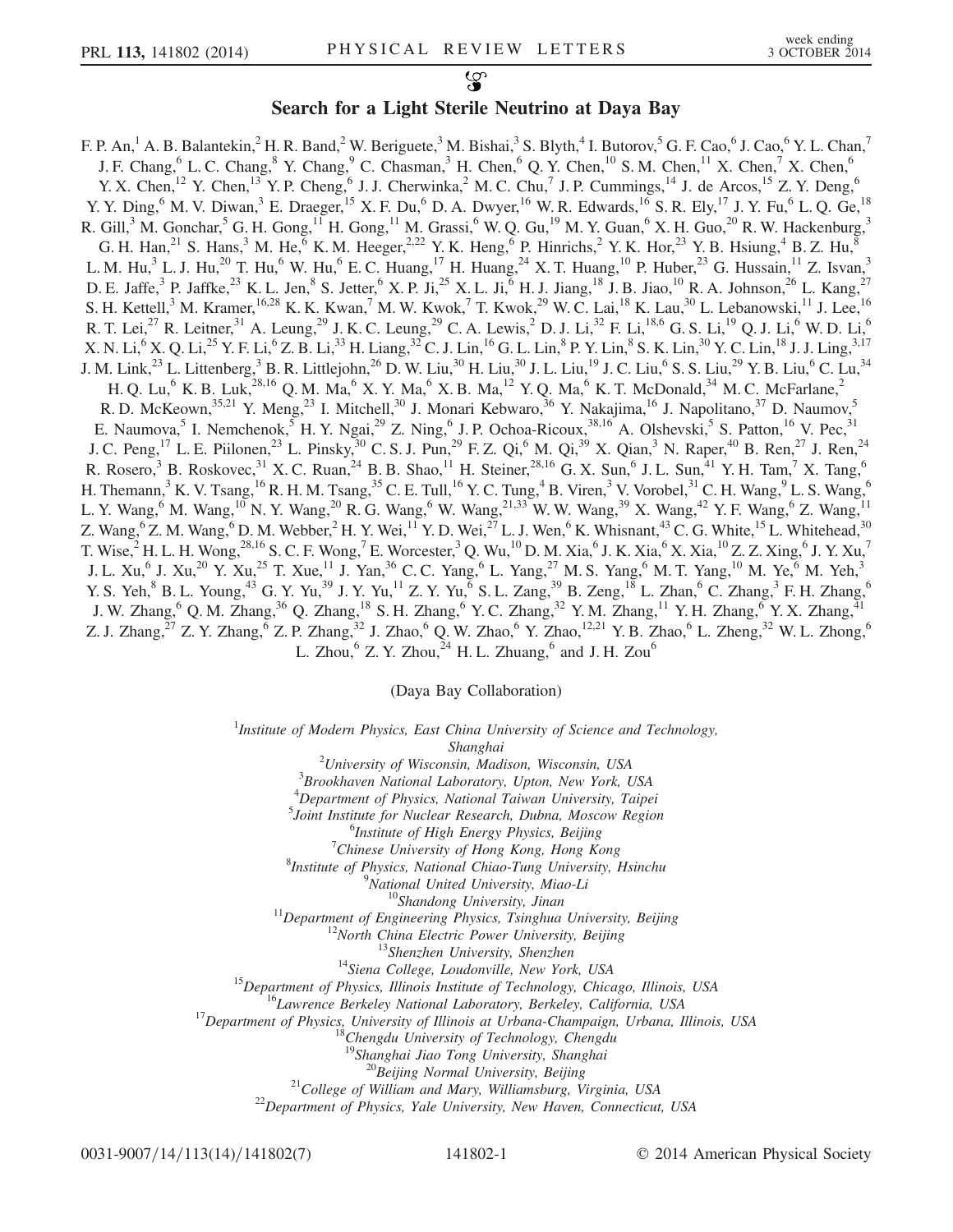<sup>23</sup>Center for Neutrino Physics, Virginia Tech, Blacksburg, Virginia, USA<br><sup>24</sup>China Institute of Atomic Energy, Beijing<br><sup>25</sup>School of Physics, Nankai University, Tianjin<br><sup>26</sup>Department of Physics, University of Cincinnati

<sup>31</sup>Charles University, Faculty of Mathematics and Physics, Prague<br><sup>32</sup>University of Science and Technology of China, Hefei<br><sup>33</sup>Sun Yat-Sen (Zhongshan) University, Guangzhou

<sup>33</sup>Sun Yat-Sen (Zhongshan) University, Guangzhou<br><sup>34</sup>Joseph Henry Laboratories, Princeton University, Princeton, New Jersey, USA<br><sup>35</sup>California Institute of Technology, Pasadena, California, USA<br><sup>36</sup>Xi'an Jiaotong Univer

Changsha <sup>43</sup>Iowa State University, Ames, Iowa, USA

(Received 28 July 2014; published 1 October 2014)

A search for light sterile neutrino mixing was performed with the first 217 days of data from the Daya Bay Reactor Antineutrino Experiment. The experiment's unique configuration of multiple baselines from six 2.9 GW $_{th}$  nuclear reactors to six antineutrino detectors deployed in two near (effective baselines 512 m and 561 m) and one far (1579 m) underground experimental halls makes it possible to test for oscillations to a fourth (sterile) neutrino in the  $10^{-3}$  eV<sup>2</sup> <  $|\Delta m_{41}^2|$  < 0.3 eV<sup>2</sup> range. The relative spectral distortion due to the disappearance of electron antineutrinos was found to be consistent with that of the three-flavor oscillation model. The derived limits on  $\sin^2 2\theta_{14}$  cover the  $10^{-3} eV^2 \lesssim |\Delta m_{41}^2| \lesssim 0.1 eV^2$ region, which was largely unexplored.

DOI: [10.1103/PhysRevLett.113.141802](http://dx.doi.org/10.1103/PhysRevLett.113.141802) PACS numbers: 14.60.Pq, 14.60.St, 28.50.Hw, 29.40.Mc

Measurements in the past decades have revealed large mixing between the flavor and mass eigenstates of neutrinos. The neutrino mixing framework  $[1-3]$  $[1-3]$  with three flavors has been successful in explaining most experimental results, and several-percent precision has been attained in the determination of the neutrino mixing angles and the mass splittings. Despite this great progress, there is still room for other generations of neutrinos to exist. Fits to precision electroweak measurements [\[4,5\]](#page-5-1) have limited the number of light active neutrino flavors to three, although other light neutrinos may exist as long as they do not participate in standard V-A interactions. These neutrinos, which arise in extensions of the standard model that incorporate neutrino masses, are typically referred to as sterile neutrinos [\[2\]](#page-5-2).

In addition to being well motivated from the theoretical standpoint, sterile neutrinos are among the leading candidates to resolve outstanding puzzles in astronomy and cosmology. Sterile neutrinos with ∼keV masses are good candidates for nonbaryonic dark matter [\[6,7\]](#page-5-3). Light sterile neutrinos with eV or sub-eV mass have been shown to help reconcile the tensions in the cosmological data between current measurements of the present and early Universe [\[8\]](#page-5-4) as well as between cosmic microwave background and lensing measurements [\[9\].](#page-5-5) The recent B-mode polarization data from BICEP2 [\[10\]](#page-5-6) has spurred even more discussion in this area  $[11-14]$  $[11-14]$ .

If light sterile neutrinos mix with the three active neutrinos, their presence could be detected via the modification to the latter's oscillatory behavior. Various searches for active-sterile neutrino mixing in the mass-squared splitting  $|\Delta m^2| > 0.1$  eV<sup>2</sup> region have been carried out in this way. The LSND [\[15\]](#page-5-8) and MiniBooNE [\[16,17\]](#page-5-9) experiments observed excesses of electron (anti-)neutrino events in their muon (anti-)neutrino beams, which could be interpreted as sterile neutrino oscillation with  $|\Delta m^2|$  ~ 1 eV<sup>2</sup>. However, these results are in tension [\[18](#page-5-10)–21] with the limits derived from other appearance [\[22](#page-5-11)–25] or disappearance searches [\[26](#page-5-12)–36]. Moreover, a reanalysis of the measured vs predicted electron antineutrino events from previous reactor experiments has revealed a deficit of about 6% [\[37,38\]](#page-5-13). Although the significance of this effect is still under discussion [\[39,40\]](#page-5-14), it is compatible with the so-called gallium anomaly [\[41](#page-5-15)–43] in that both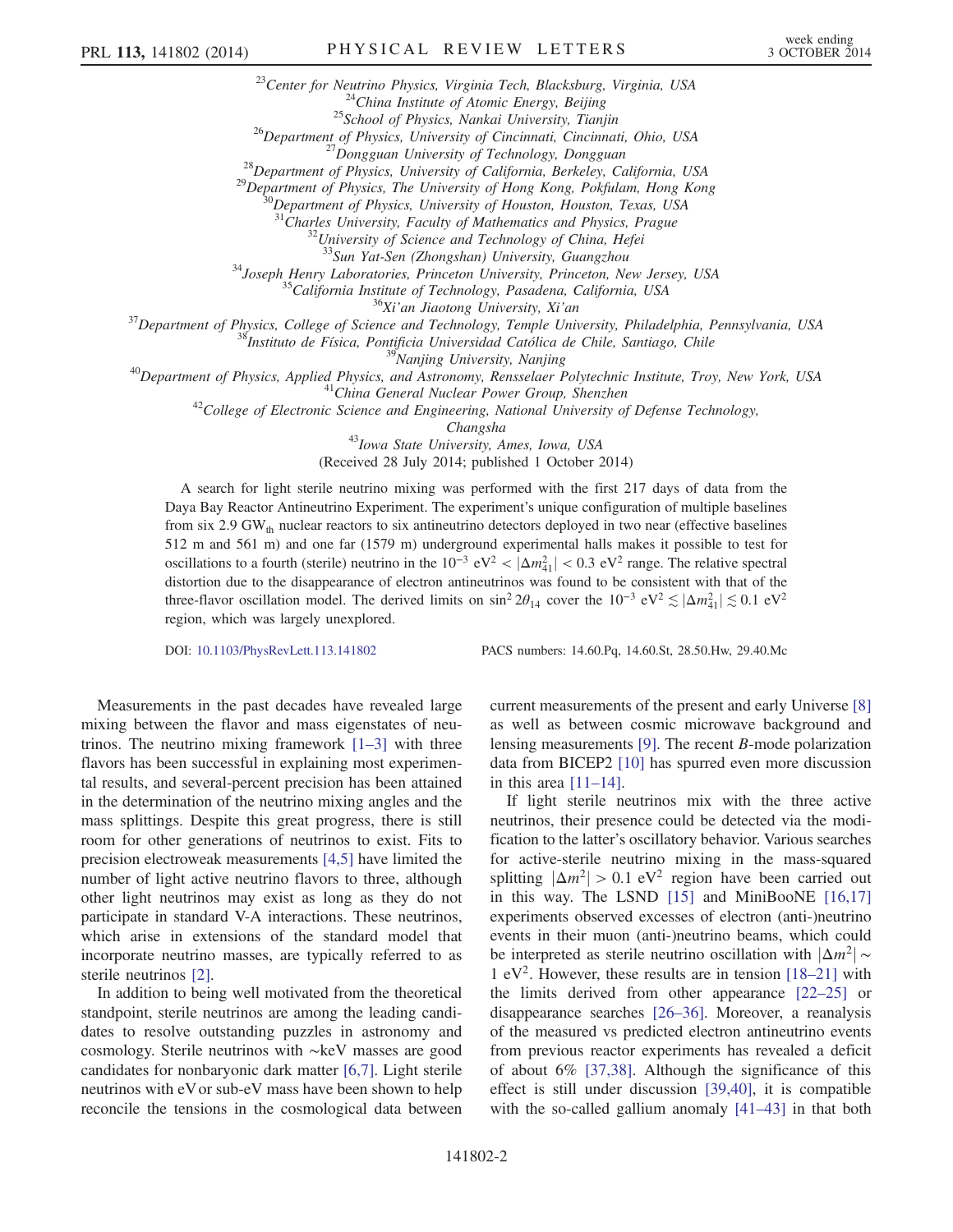can be explained by introducing a sterile neutrino with  $|\Delta m^2| > 0.5$  eV<sup>2</sup> [\[44\].](#page-6-0) Until now, however, the  $|\Delta m^2|$  <  $0.1$  eV<sup>2</sup> region has remained largely unexplored.

This Letter describes a search for a light sterile neutrino via its mixing with the active neutrinos using more than 300 000 reactor antineutrino interactions collected in the Daya Bay Reactor Antineutrino Experiment. This data set was recorded during the six-detector data period from December 2011 to July 2012. Since the antineutrino detectors are located at baselines ranging from a few hundred to almost two thousand meters away from the reactor cores, Daya Bay is most sensitive to active-sterile neutrino mixing in the  $10^{-3}$  eV<sup>2</sup> <  $|\Delta m^2|$  < 0.3 eV<sup>2</sup> range. In this region, a positive signal for active-sterile neutrino mixing would predominantly manifest itself as an additional spectral distortion with a frequency different from the one due to the atmospheric mass splitting.

This work used a minimal extension of the standard model: the  $3(active) + 1(sterile)$  neutrino mixing model. In this model, if the neutrino mass is much smaller than its momentum, the probability that an  $\bar{\nu}_e$  produced with energy E is detected as an  $\bar{\nu}_e$  after traveling a distance L is given by

$$
P_{\bar{\nu}_e \to \bar{\nu}_e} = 1 - 4 \sum_{i=1}^3 \sum_{j>i}^4 |U_{ei}|^2 |U_{ej}|^2 \sin^2 \Delta_{ji}.
$$
 (1)

Here  $U_{ei}$  is the element of the neutrino mixing matrix for the flavor eigenstate  $\nu_e$  and the mass eigenstate  $\nu_i$ ,  $\Delta_{ji} = 1.267 \Delta m_{ji}^2 (eV^2) [L(m)/E(MeV)]$  with  $\Delta m_{ji}^2 =$  $m_j^2 - m_i^2$  being the mass-squared difference between the mass eigenstates  $\nu_i$  and  $\nu_i$ . Using the parametrization of Ref. [\[34\],](#page-5-16)  $U_{ei}$  can be expressed in terms of the neutrino mixing angles  $\theta_{14}$ ,  $\theta_{13}$ , and  $\theta_{12}$ ,

$$
U_{e1} = \cos \theta_{14} \cos \theta_{13} \cos \theta_{12},
$$
  
\n
$$
U_{e2} = \cos \theta_{14} \cos \theta_{13} \sin \theta_{12},
$$
  
\n
$$
U_{e3} = \cos \theta_{14} \sin \theta_{13},
$$
  
\n
$$
U_{e4} = \sin \theta_{14}.
$$
 (2)

If  $\theta_{14} = 0$ , the probability returns to the expression for three-neutrino oscillation.

The Daya Bay experiment has two near underground experimental halls (EH1 and EH2) and one far hall (EH3). Each hall houses functionally identical, three-zone antineutrino detectors submerged in pools of ultrapure water segmented into two optically decoupled regions. The water pools are instrumented with photomultiplier tubes to tag cosmic-ray-induced interactions. Reactor antineutrinos were detected via the inverse  $\beta$ -decay (IBD) reaction  $(\bar{\nu}_e + p \rightarrow e^+ + n)$ . The coincidence of the prompt  $(e^+$ ionization and annihilation) and delayed  $(n$  capture on Gd) signals efficiently suppressed the backgrounds, which amounted to less than 2% (5%) of the entire candidate samples in the near (far) halls [\[45\].](#page-6-1) The prompt signal

<span id="page-2-0"></span>TABLE I. Total number of IBD candidates and baselines of the three experimental halls to the reactor pairs.

|                 |                                  | Mean distance to reactor core (m) |         |            |
|-----------------|----------------------------------|-----------------------------------|---------|------------|
|                 | Location IBD candidates Daya Bay |                                   | Ling Ao | Ling Ao-II |
| EH <sub>1</sub> | 203 809                          | 365                               | 860     | 1310       |
| EH <sub>2</sub> | 92912                            | 1345                              | 479     | 528        |
| EH <sub>3</sub> | 41 5 89                          | 1908                              | 1536    | 1541       |

measured the  $\bar{\nu}_e$  energy with an energy resolution  $\sigma_E/E \approx 8\%$  at 1 MeV. More details on the reconstruction and detector performance can be found in Ref. [\[46\]](#page-6-2). A summary of the IBD candidates used in this analysis, together with the baselines of the three experimental halls to each pair of reactors, is shown in Table [I](#page-2-0).

The uncertainty in the absolute energy scale of positrons was estimated to be about 1.5% through a combination of the uncertainties of calibration data and various energy models [\[45\]](#page-6-1). This quantity had a negligible effect on the sensitivity of the sterile neutrino search due to the relative nature of the measurement with functionally identical detectors. The uncertainty of the relative energy scale was determined from the relative response of all antineutrino detectors to various calibration sources that spanned the IBD positron energy range, and was found to be 0.35%. The predicted  $\bar{\nu}_e$  flux took into account the daily live-time-corrected thermal power, the fission fractions of each isotope as provided by the reactor company, the fission energies, and the number of antineutrinos produced per fission per isotope [\[47\].](#page-6-3)

The precision of the measured baselines was about 2 cm with both the GPS and total station [\[48\].](#page-6-4) The geometric effect due to the finite size of the reactor cores and the antineutrino detectors, whose dimensions are comparable to the oscillation length at  $|\Delta m^2| \sim eV^2$ , was assessed by assuming that antineutrinos were produced and interacted uniformly in these volumes. The impact was found to be unimportant in the range of  $\Delta m^2$  where Daya Bay is most sensitive ( $|\Delta m^2|$  < 0.3 eV<sup>2</sup>). Higher order effects, such as the nonuniform production of antineutrinos inside the reactor cores due to a particular reactor fuel burning history, also had a negligible impact on the final result.

The greatest sensitivity to  $\sin^2 2\theta_{14}$  in the  $|\Delta m_{41}^2|$  <  $0.3$  eV<sup>2</sup> region came from the relative measurements between multiple EHs at different baselines. Figure [1](#page-3-0) shows the ratios of the observed prompt energy spectra at EH2 (EH3) and the three-neutrino best-fit prediction from the EH1 spectrum [\[45\]](#page-6-1). The data are compared with the 3+1 neutrino oscillation with  $\sin^2 2\theta_{14} = 0.1$  and two representative  $|\Delta m_{41}^2|$  values, illustrating that the sensitivity at  $|\Delta m_{41}^2| = 4 \times 10^{-2} (4 \times 10^{-3})$  eV<sup>2</sup> came primarily from the relative spectral shape comparison between EH1 and EH2 (EH3). Sensitivities for various combinations of the data sets from different EHs were estimated with the method described later in this Letter, and are shown in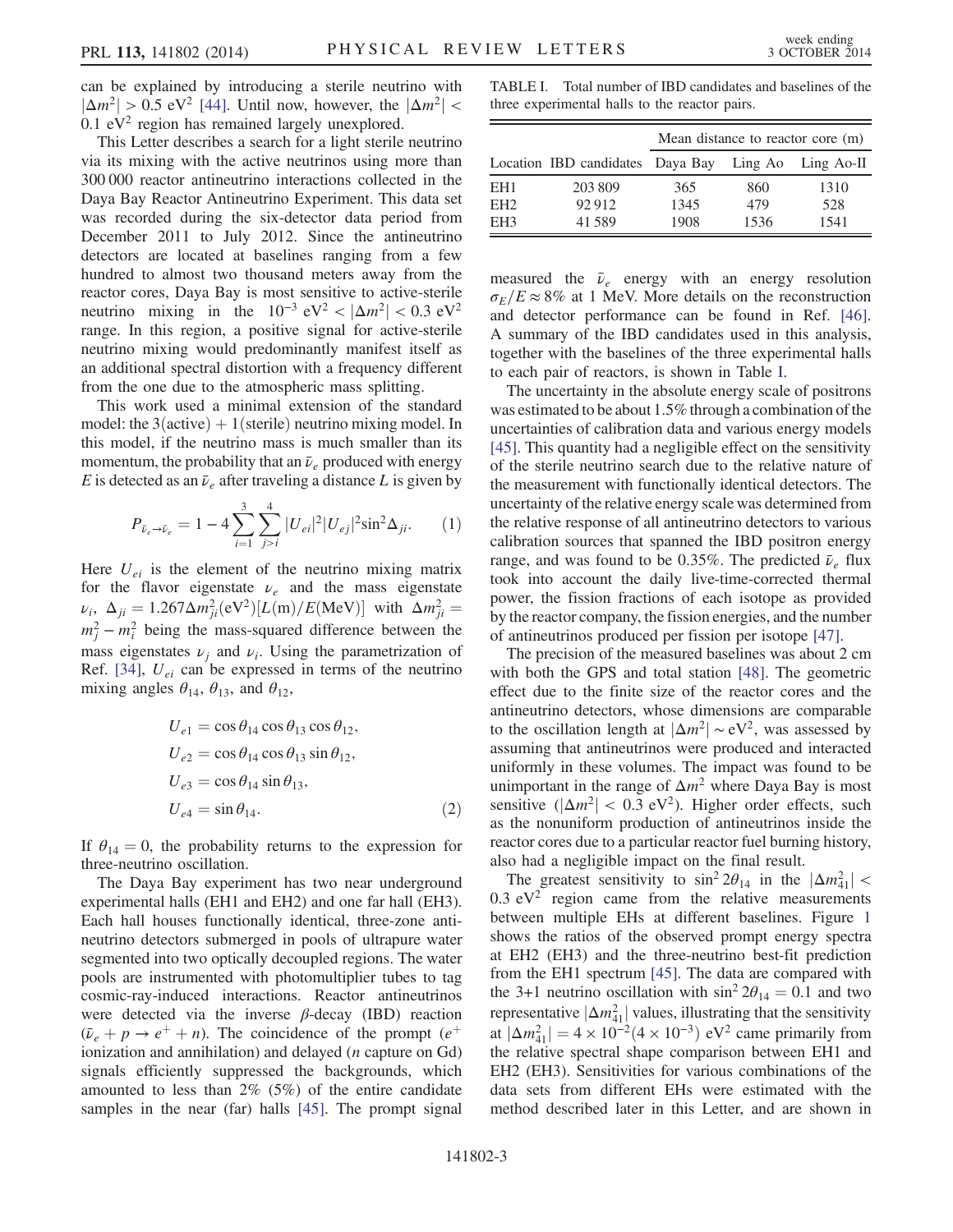<span id="page-3-0"></span>

FIG. 1 (color online). Prompt energy spectra observed at EH2 (top) and EH3 (bottom), divided by the prediction from the EH1 spectrum with the three-neutrino best-fit oscillation parameters from the previous Daya Bay analysis [\[45\]](#page-6-1). The gray band represents the uncertainty of the three-neutrino oscillation prediction, which includes the statistical uncertainty of the EH1 data and all the systematic uncertainties. Predictions with  $\sin^2 2\theta_{14} = 0.1$  and two representative  $|\Delta m_{41}^2|$  values are also shown as the dotted and dashed curves.

Fig. [2](#page-3-1). The sensitivity in the 0.01  $eV^2 < |\Delta m_{41}^2| < 0.3 eV^2$ region originated predominantly from the relative measurement between the two near halls, while the sensitivity in the  $|\Delta m_{41}^2|$  < 0.01 eV<sup>2</sup> region arose primarily from the comparison between the near and far halls. The highprecision data at multiple baselines are essential for probing a wide range of values of  $|\Delta m_{41}^2|$ .

The uncertainty of the reactor flux model's normalization had a marginal impact in the  $|\Delta m_{41}^2| < 0.3 \text{ eV}^2$  region. For  $|\Delta m_{41}^2| > 0.3 \text{ eV}^2$ , spectral distortion features are smeared out and the relative measurement loses its discriminatory power. The sensitivity in this region can be regained by comparing the event rates of the Daya Bay near halls with the flux model prediction, which will be reported in a future publication. In this Letter, we focus on the  $|\Delta m_{41}^2|$  <  $0.3$  eV<sup>2</sup> region.

Three independent analyses were conducted, each with a different treatment of the predicted reactor antineutrino flux and systematic errors. The first analysis used the predicted reactor antineutrino spectra to simultaneously fit the data from the three halls, in a fashion similar to what was described in the recent Daya Bay spectral analysis [\[45\]](#page-6-1). A binned log-likelihood method was adopted with nuisance parameters constrained with the detector response and the backgrounds, and with a covariance matrix encapsulating the reactor flux uncertainties as given in the Huber [\[49\]](#page-6-5) and Mueller [\[39\]](#page-5-14) flux models. The rate uncertainty of the absolute reactor  $\bar{\nu}_e$  flux was enlarged to 5% based on Ref. [\[40\].](#page-5-17) The fit used  $\sin^2 2\theta_{12} = 0.857 \pm 0.024$ ,  $\Delta m_{21}^2 =$  $(7.50 \pm 0.20) \times 10^{-5}$  eV<sup>2</sup> [\[50\],](#page-6-6) and  $|\Delta m_{32}^2| = (2.41 \pm 1.00)$ 0.10) × 10<sup>-3</sup> eV<sup>2</sup> [\[51\]](#page-6-7). The values of sin<sup>2</sup>  $2\theta_{14}$ , sin<sup>2</sup>  $2\theta_{13}$ 

<span id="page-3-1"></span>

FIG. 2 (color online). Comparison of the 95% exclusion limit sensitivities based on the confidence levels  $CL<sub>s</sub>$  method for various combinations of EH's data (see text for details). The sensitivities were estimated from an Asimov Monte Carlo data set that was generated without statistical or systematic variations. All the Daya Bay sensitivity curves were calculated assuming 5% rate uncertainty in the reactor flux except the dot-dashed one, which corresponds to a comparison of spectra only. Normal mass hierarchy was assumed for both  $\Delta m_{31}^2$  and  $\Delta m_{41}^2$ . The dip structure at  $|\Delta m_{41}^2| \approx 2.4 \times 10^{-3}$  eV<sup>2</sup> was caused by the degeneracy between  $\sin^2 2\theta_{14}$  and  $\sin^2 2\theta_{13}$ . The green dashed line represents Bugey's [\[32\]](#page-5-18) 90% confidence level (C.L.) limit on  $\bar{\nu}_e$  disappearance and the magenta double-dot-singledashed line represents the combined KARMEN and LSND 95% C.L. limit on  $\nu_e$  disappearance from  $\nu_e$ -carbon cross section measurements [\[33\].](#page-5-19)

and  $|\Delta m_{41}^2|$  were unconstrained. For the 3 + 1 neutrino model, a global minimum of  $\chi^2_{4\nu} / \text{NDF} = 158.8 / 153$  was obtained, while the minimum for the three-neutrino model was  $\chi_{3\nu}^2/\text{NDF} = 162.6/155$ , where NDF represents number of degrees of freedom. We used the  $\Delta \chi^2 = \chi^2_{3\nu} - \chi^2_{4\nu}$ distribution obtained from three-neutrino Monte Carlo samples that incorporated both statistical and systematic variations to obtain a *p*-value [\[52\]](#page-6-8) of 0.74 for  $\Delta \chi^2 = 3.8$ . The data were thus found to be consistent with the threeneutrino model, and there was no significant evidence for sterile neutrino mixing.

The second analysis performed a purely relative comparison between data at the near and far halls. The observed prompt energy spectra of the near halls were extrapolated to the far hall and compared with observation. This process was done independently for each prompt energy bin, by first unfolding it into the corresponding true antineutrino energy spectrum and then extrapolating to the far hall based on the known baselines and the reactor power profiles. A covariance matrix, generated from a large Monte Carlo data set incorporating both statistical and systematic variations, was used to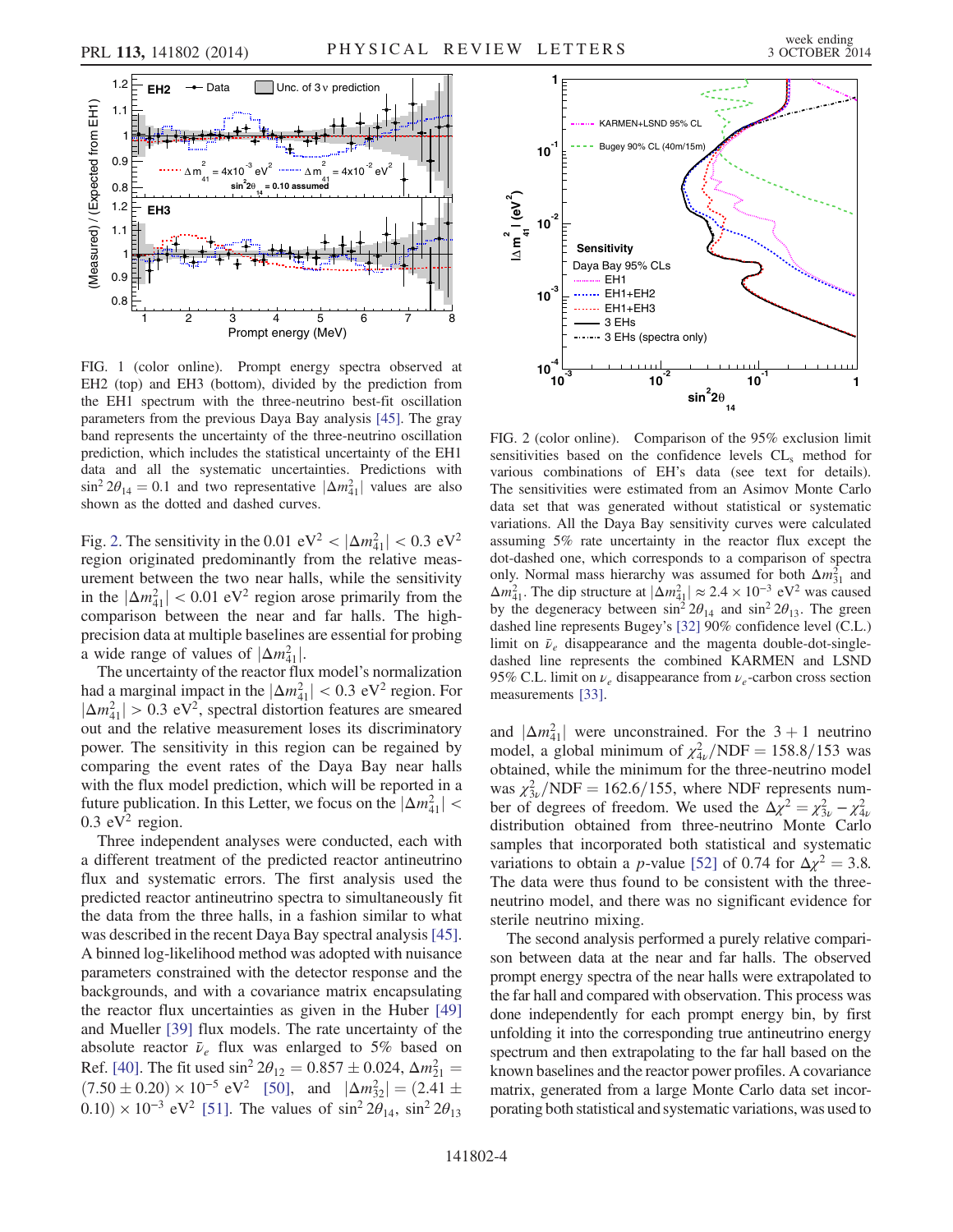account for all uncertainties. The resulting p-value was 0.87. More details about this approach can be found in Ref. [\[53\]](#page-6-9).

The third analysis exploited both rate and spectral information in a way that is similar to the first method but using a covariance matrix. This matrix was calculated based on standard uncertainty propagation methods, without an extensive generation of Monte Carlo samples. The obtained p-value was 0.74.

The various analyses have complementary strengths. Those that incorporated reactor antineutrino flux constraints had a slightly higher reach in sensitivity, particularly for higher values of  $|\Delta m_{41}^2|$ . The purely relative analysis was more robust against uncertainties in the predicted reactor antineutrino flux. The different treatments of systematic uncertainties provided a thorough cross-check of the results, which were found to be consistent for all the analyses in the region where the relative spectral measurement dominated the sensitivity  $(|\Delta m_{41}^2| < 0.3 \text{ eV}^2)$ . As evidenced by the reported p-values, no significant signature for sterile neutrino mixing was found by any of the methods.

Two methods were adopted to set the exclusion limits in the  $(|\Delta m_{41}^2|, \sin^2 2\theta_{14})$  space. The first one was a frequentist approach with a likelihood ratio as the ordering principle, as proposed by Feldman and Cousins [\[54\]](#page-6-10). For each point  $\eta \equiv (|\Delta m_{41}^2|, \sin^2 2\theta_{14})$ , the value  $\Delta \chi_c^2(\eta)$ encompassing a fraction  $\alpha$  of the events in the  $\chi^2(\eta)$  –  $\chi^2(\eta_{\text{best}})$  distribution was determined, where  $\eta_{\text{best}}$  was the best-fit point. This distribution was obtained by fitting a large number of simulated experiments that included statistical and systematic variations. To reduce the number of computations, the simulated experiments were generated with a fixed value of  $\sin^2 2\theta_{13} = 0.09$  [\[45\]](#page-6-1), after it was verified that the dependency of  $\Delta \chi^2_c(\eta)$  on this parameter was negligible. The point  $\eta$  was then declared to be inside the  $\alpha$  confidence level (C.L.) acceptance region if  $\Delta \chi^2_{data}(\eta) < \Delta \chi^2_{c}(\eta)$ .

The second method was the confidence levels  $CL<sub>s</sub>$ statistical method [\[55\]](#page-6-11) described in detail in Ref. [\[56\]](#page-6-12). A two-hypothesis test was performed in the  $(\sin^2 2\theta_{14},$  $|\Delta m_{41}^2|$ ) phase space with the null hypothesis  $H_0$  (3- $\nu$ ) model) and the alternative hypothesis  $H_1$  (3 + 1- $\nu$  model with fixed value of  $\sin^2 2\theta_{14}$  and  $|\Delta m_{41}^2|$ ). The value of  $\theta_{13}$ was fixed with the best-fit value of the data for each hypothesis. Since both hypotheses have fixed values of  $\sin^2 2\theta_{14}$  and  $|\Delta m_{41}^2|$ , their  $\chi^2$  difference follows a Gaussian distribution. The mean and variance of these Gaussian distributions were calculated from Asimov data sets without statistical or systematic fluctuations, which avoided massive computing. The  $CL<sub>s</sub>$  value is defined by

$$
CL_{s} = \frac{1 - p_{1}}{1 - p_{0}},
$$
\n(3)

where  $p_0$  and  $p_1$  are the p-values for the 3-v and 3 + 1-v hypotheses models respectively. The condition of  $CL_s \leq$ 0.05 was required to set the 95%  $CL<sub>s</sub>$  exclusion regions.

The 95% confidence level contour from the Feldman-Cousins method and the  $95\%$  CL<sub>s</sub> method's exclusion contour are shown in Fig. [3](#page-4-0) [\[57\].](#page-6-13) The two methods gave comparable results. The detailed structure is due to the finite statistics of the data. The impact of varying the bin size of the IBD prompt energy spectrum from 200 to 500 keV was negligible. Moreover, the choice of mass ordering in both the three- and four-neutrino scenarios had a marginal impact on the results. For comparison, Bugey's 90% C.L. exclusion on  $\bar{\nu}_e$  disappearance obtained from their ratio of the positron energy spectra measured at  $40/15$  m [\[32\]](#page-5-18) is also shown. Our result presently provides the most stringent limits on sterile neutrino mixing at  $|\Delta m_{41}^2|$  < 0.1 eV<sup>2</sup> using the electron antineutrino disappearance channel. This result is complementary to those from the  $\stackrel{(-)}{\nu_{\mu}} \rightarrow \stackrel{(-)}{\nu_{e}}$  and  $\stackrel{(-)}{\nu_{\mu}} \rightarrow \stackrel{(-)}{\nu_{\mu}}$  oscillation channels. While the  $\stackrel{(-)}{\nu_e}$  appearance mode constrains the product of  $|U_{\mu 4}|^2$ and  $|U_{e4}|^2$ , the  $\stackrel{(-)}{\nu_{\mu}}$  and  $\stackrel{(-)}{\nu_{e}}$  disappearance modes constrain  $|U_{\mu 4}|^2$  and  $|U_{e4}|^2$ , respectively.

In summary, we report on a sterile neutrino search based on a minimal extension of the standard model, the  $3(active) + 1(sterile)$  neutrino mixing model, in the Daya Bay Reactor Antineutrino Experiment using the electronantineutrino disappearance channel. The analysis used the

<span id="page-4-0"></span>

FIG. 3 (color online). Exclusion contours for the neutrino oscillation parameters  $\sin^2 2\theta_{14}$  and  $|\Delta m_{41}^2|$ . Normal mass hierarchy is assumed for both  $\Delta m_{31}^2$  and  $\Delta m_{41}^2$ . The red long-dashed curve represents the 95% C.L. exclusion contour with Feldman-Cousins method [\[54\].](#page-6-10) The black solid curve represents the 95%  $CL<sub>s</sub>$  exclusion contour [\[55\]](#page-6-11). The parameter space to the right side of the contours is excluded. For comparison, Bugey's [\[32\]](#page-5-18) 90% C.L. limit on  $\bar{\nu}_e$  disappearance is also shown as the green dashed curve.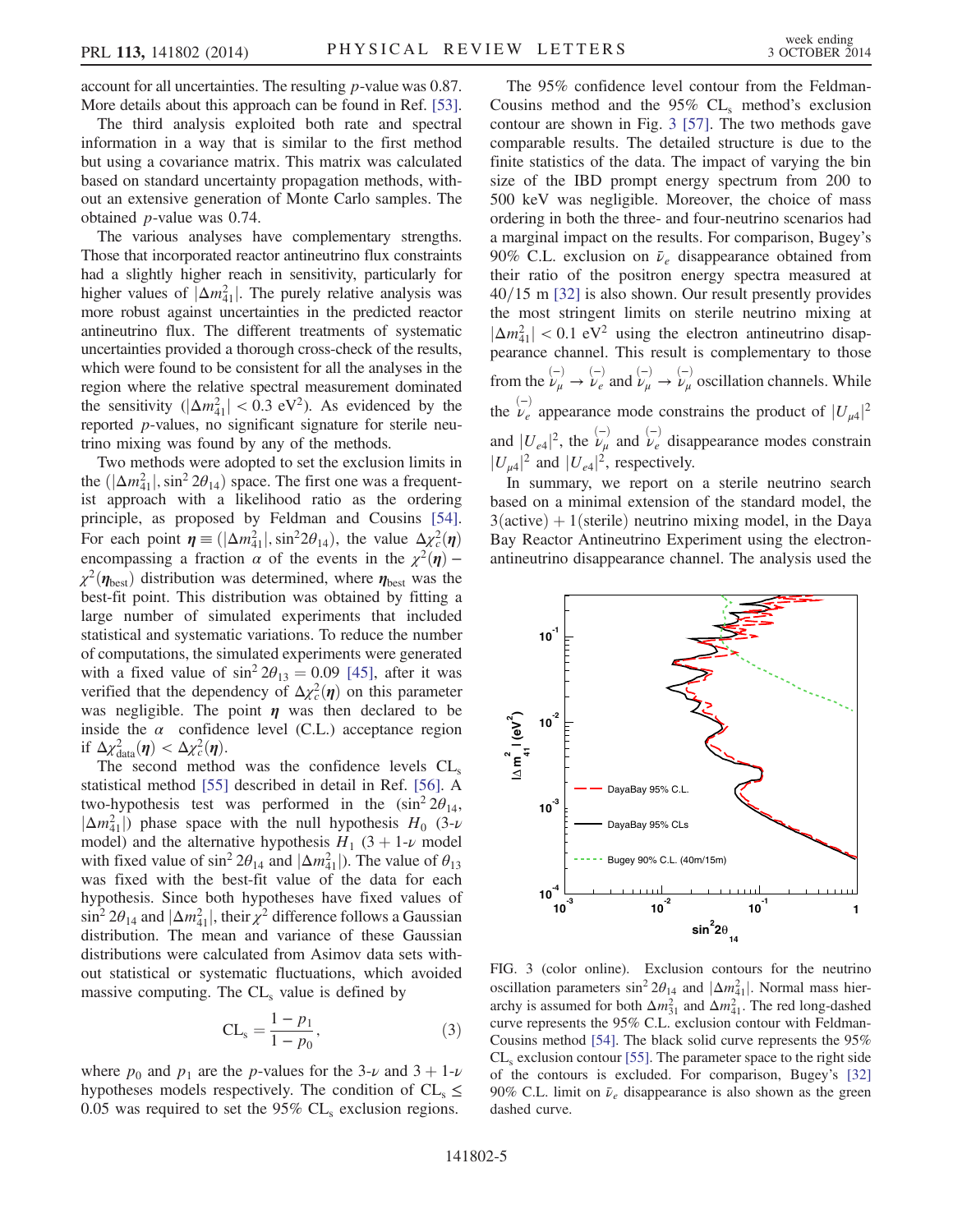relative event rate and the spectral comparison of three far and three near antineutrino detectors at different baselines from six nuclear reactors. The data are in good agreement with the three-neutrino model. The current precision is dominated by statistics. With at least three more years of additional data, the sensitivity to  $\sin^2 2\theta_{14}$  is expected to improve by a factor of two for most  $\Delta m_{41}^2$  values. The current result already yields the world's most stringent limits on  $\sin^2 2\theta_{14}$  in the  $|\Delta m_{41}|^2 < 0.1$  eV<sup>2</sup> region.

Daya Bay is supported in part by the Ministry of Science and Technology of China, the U.S. Department of Energy, the Chinese Academy of Sciences, the National Natural Science Foundation of China, the Guangdong provincial government, the Shenzhen municipal government, the China General Nuclear Power Group, Key Laboratory of Particle and Radiation Imaging (Tsinghua University), the Ministry of Education, Key Laboratory of Particle Physics and Particle Irradiation (Shandong University), the Ministry of Education, Shanghai Laboratory for Particle Physics and Cosmology, the Research Grants Council of the Hong Kong Special Administrative Region of China, the University Development Fund of The University of Hong Kong, the MOE program for Research of Excellence at National Taiwan University, National Chiao-Tung University, and NSC fund support from Taiwan, the U.S. National Science Foundation, the Alfred P. Sloan Foundation, the Ministry of Education, Youth, and Sports of the Czech Republic, the Joint Institute of Nuclear Research in Dubna, Russia, the CNFC-RFBR joint research program, the National Commission of Scientific and Technological Research of Chile, and the Tsinghua University Initiative Scientific Research Program. We acknowledge Yellow River Engineering Consulting Co., Ltd., and China Railway 15th Bureau Group Co., Ltd., for building the underground laboratory. We are grateful for the ongoing cooperation from the China General Nuclear Power Group and China Light and Power Company.

- <span id="page-5-2"></span><span id="page-5-0"></span>[1] B. Pontecorvo, Sov. Phys. JETP **6**, 429 (1957).
- [2] B. Pontecorvo, Sov. Phys. JETP 26, 984 (1968).
- [3] Z. Maki, M. Nakagawa, and S. Sakata, [Prog. Theor. Phys.](http://dx.doi.org/10.1143/PTP.28.870) 28[, 870 \(1962\).](http://dx.doi.org/10.1143/PTP.28.870)
- <span id="page-5-1"></span>[4] J. Beringer et al. (Particle Data Group), [Phys. Rev. D](http://dx.doi.org/10.1103/PhysRevD.86.010001) 86, [010001 \(2012\).](http://dx.doi.org/10.1103/PhysRevD.86.010001)
- [5] S. Schael et al. (ALEPH Collaboration, DELPHI Collaboration, L3 Collaboration, OPAL Collaboration, SLD Collaboration, LEP Electroweak Working Group, SLD Electroweak Group, SLD Heavy Flavour Group), Phys. Rep. 427[, 257 \(2006\).](http://dx.doi.org/10.1016/j.physrep.2005.12.006)
- <span id="page-5-3"></span>[6] S. Dodelson and L. M. Widrow, [Phys. Rev. Lett.](http://dx.doi.org/10.1103/PhysRevLett.72.17) 72, 17 [\(1994\).](http://dx.doi.org/10.1103/PhysRevLett.72.17)
- <span id="page-5-4"></span>[7] A. Kusenko, [Phys. Rep.](http://dx.doi.org/10.1016/j.physrep.2009.07.004) 481, 1 (2009).
- [8] M. Wyman, D. H. Rudd, R. A. Vanderveld, and W. Hu, Phys. Rev. Lett. 112[, 051302 \(2014\).](http://dx.doi.org/10.1103/PhysRevLett.112.051302)
- <span id="page-5-5"></span>[9] R. A. Battye and A. Moss, [Phys. Rev. Lett.](http://dx.doi.org/10.1103/PhysRevLett.112.051303) 112, 051303 [\(2014\).](http://dx.doi.org/10.1103/PhysRevLett.112.051303)
- <span id="page-5-6"></span>[10] P. Ade et al. (BICEP2 Collaboration), [Phys. Rev. Lett.](http://dx.doi.org/10.1103/PhysRevLett.112.241101) 112, [241101 \(2014\).](http://dx.doi.org/10.1103/PhysRevLett.112.241101)
- <span id="page-5-7"></span>[11] E. Giusarma, E. Di Valentino, M. Lattanzi, A. Melchiorri, and O. Mena, Phys. Rev. D 90[, 043507 \(2014\)](http://dx.doi.org/10.1103/PhysRevD.90.043507).
- [12] J.-F. Zhang, Y.-H. Li, and X. Zhang, [arXiv:1403.7028.](http://arXiv.org/abs/1403.7028)
- [13] M. Archidiacono, N. Fornengo, S. Gariazzo, C. Giunti, S. Hannestad, and M. Laveder, [J. Cosmol. Astropart. Phys.](http://dx.doi.org/10.1088/1475-7516/2014/06/031) [06 \(2014\) 031.](http://dx.doi.org/10.1088/1475-7516/2014/06/031)
- [14] B. Leistedt, H. V. Peiris, and L. Verde, [Phys. Rev. Lett.](http://dx.doi.org/10.1103/PhysRevLett.113.041301) 113, [041301 \(2014\).](http://dx.doi.org/10.1103/PhysRevLett.113.041301)
- <span id="page-5-8"></span>[15] A. Aguilar *et al.* (LSND Collaboration), [Phys. Rev. D](http://dx.doi.org/10.1103/PhysRevD.64.112007) 64, [112007 \(2001\).](http://dx.doi.org/10.1103/PhysRevD.64.112007)
- <span id="page-5-9"></span>[16] A. Aguilar-Arevalo et al. (MiniBooNE Collaboration), Phys. Rev. Lett. 110[, 161801 \(2013\).](http://dx.doi.org/10.1103/PhysRevLett.110.161801)
- [17] A. A. Aguilar-Arevalo et al. (MiniBooNE Collaboration), Phys. Rev. Lett. 98[, 231801 \(2007\)](http://dx.doi.org/10.1103/PhysRevLett.98.231801).
- <span id="page-5-10"></span>[18] M. Maltoni and T. Schwetz, [Phys. Rev. D](http://dx.doi.org/10.1103/PhysRevD.76.093005) **76**, 093005 [\(2007\).](http://dx.doi.org/10.1103/PhysRevD.76.093005)
- [19] G. Karagiorgi, Z. Djurcic, J. M. Conrad, M. Shaevitz, and M. Sorel, Phys. Rev. D 80[, 073001 \(2009\)](http://dx.doi.org/10.1103/PhysRevD.80.073001).
- [20] G. Karagiorgi, [arXiv:1110.3735.](http://arXiv.org/abs/1110.3735)
- <span id="page-5-11"></span>[21] C. Giunti and M. Laveder, [Phys. Lett. B](http://dx.doi.org/10.1016/j.physletb.2011.11.015) **706**, 200 (2011).
- [22] B. Armbruster et al. (KARMEN Collaboration), [Phys. Rev.](http://dx.doi.org/10.1103/PhysRevD.65.112001) <sup>D</sup> 65[, 112001 \(2002\)](http://dx.doi.org/10.1103/PhysRevD.65.112001).
- [23] P. Astier et al. (NOMAD Collaboration), [Phys. Lett. B](http://dx.doi.org/10.1016/j.physletb.2003.07.029) 570, [19 \(2003\).](http://dx.doi.org/10.1016/j.physletb.2003.07.029)
- [24] N. Agafonova et al. (OPERA Collaboration), [J. High](http://dx.doi.org/10.1007/JHEP07(2013)004) [Energy Phys. 07 \(2013\) 004;](http://dx.doi.org/10.1007/JHEP07(2013)004) [07 \(2013\) 085.](http://dx.doi.org/10.1007/JHEP07(2013)085)
- [25] M. Antonello et al. (ICARUS Collaboration), [Eur. Phys. J.](http://dx.doi.org/10.1140/epjc/s10052-013-2599-z) <sup>C</sup> 73[, 2599 \(2013\)](http://dx.doi.org/10.1140/epjc/s10052-013-2599-z).
- <span id="page-5-12"></span>[26] I. Stockdale et al., [Phys. Rev. Lett.](http://dx.doi.org/10.1103/PhysRevLett.52.1384) **52**, 1384 (1984).
- [27] F. Dydak et al., Phys. Lett. 134B[, 281 \(1984\)](http://dx.doi.org/10.1016/0370-2693(84)90688-9).
- [28] G. Cheng et al. (SciBooNE and MiniBooNE Collaborations), Phys. Rev. D 86[, 052009 \(2012\).](http://dx.doi.org/10.1103/PhysRevD.86.052009)
- [29] K. B. M. Mahn et al. (SciBooNE and MiniBooNE Collaborations), Phys. Rev. D 85[, 032007 \(2012\).](http://dx.doi.org/10.1103/PhysRevD.85.032007)
- [30] S. Fukuda et al. (Super-Kamiokande Collaboration), [Phys.](http://dx.doi.org/10.1103/PhysRevLett.85.3999) Rev. Lett. 85[, 3999 \(2000\)](http://dx.doi.org/10.1103/PhysRevLett.85.3999).
- [31] P. Adamson et al. (MINOS Collaboration), [Phys. Rev. Lett.](http://dx.doi.org/10.1103/PhysRevLett.107.011802) 107[, 011802 \(2011\).](http://dx.doi.org/10.1103/PhysRevLett.107.011802)
- <span id="page-5-19"></span><span id="page-5-18"></span>[32] Y. Declais et al., Nucl. Phys. **B434**[, 503 \(1995\)](http://dx.doi.org/10.1016/0550-3213(94)00513-E).
- <span id="page-5-16"></span>[33] J. M. Conrad and M. H. Shaevitz, [Phys. Rev. D](http://dx.doi.org/10.1103/PhysRevD.85.013017) 85, 013017 [\(2012\).](http://dx.doi.org/10.1103/PhysRevD.85.013017)
- [34] A. Palazzo, [J. High Energy Phys. 10 \(2013\) 172.](http://dx.doi.org/10.1007/JHEP10(2013)172)
- [35] A. Esmaili, E. Kemp, O. L. G. Peres, and Z. Tabrizi, [Phys.](http://dx.doi.org/10.1103/PhysRevD.88.073012) Rev. D 88[, 073012 \(2013\)](http://dx.doi.org/10.1103/PhysRevD.88.073012).
- <span id="page-5-13"></span>[36] I. Girardi, D. Meloni, T. Ohlsson, H. Zhang, and S. Zhou, [J. High Energy Phys. 08 \(2014\) 057.](http://dx.doi.org/10.1007/JHEP08(2014)057)
- [37] G. Mention, M. Fechner, Th. Lasserre, Th. A. Mueller, D. Lhuillier, M. Cribier, and A. Letourneau, [Phys. Rev. D](http://dx.doi.org/10.1103/PhysRevD.83.073006) 83, [073006 \(2011\).](http://dx.doi.org/10.1103/PhysRevD.83.073006)
- <span id="page-5-14"></span>[38] C. Zhang, X. Qian, and P. Vogel, [Phys. Rev. D](http://dx.doi.org/10.1103/PhysRevD.87.073018) **87**, 073018 [\(2013\).](http://dx.doi.org/10.1103/PhysRevD.87.073018)
- <span id="page-5-17"></span>[39] T. Mueller *et al.*, Phys. Rev. C **83**[, 054615 \(2011\)](http://dx.doi.org/10.1103/PhysRevC.83.054615).
- <span id="page-5-15"></span>[40] A. C. Hayes, J. L. Friar, G. T. Garvey, G. Jungman, and G. Jonkmans, Phys. Rev. Lett. 112[, 202501 \(2014\).](http://dx.doi.org/10.1103/PhysRevLett.112.202501)
- [41] W. Hampel et al. (GALLEX Collaboration), [Phys. Lett. B](http://dx.doi.org/10.1016/S0370-2693(97)01562-1) 420[, 114 \(1998\)](http://dx.doi.org/10.1016/S0370-2693(97)01562-1).